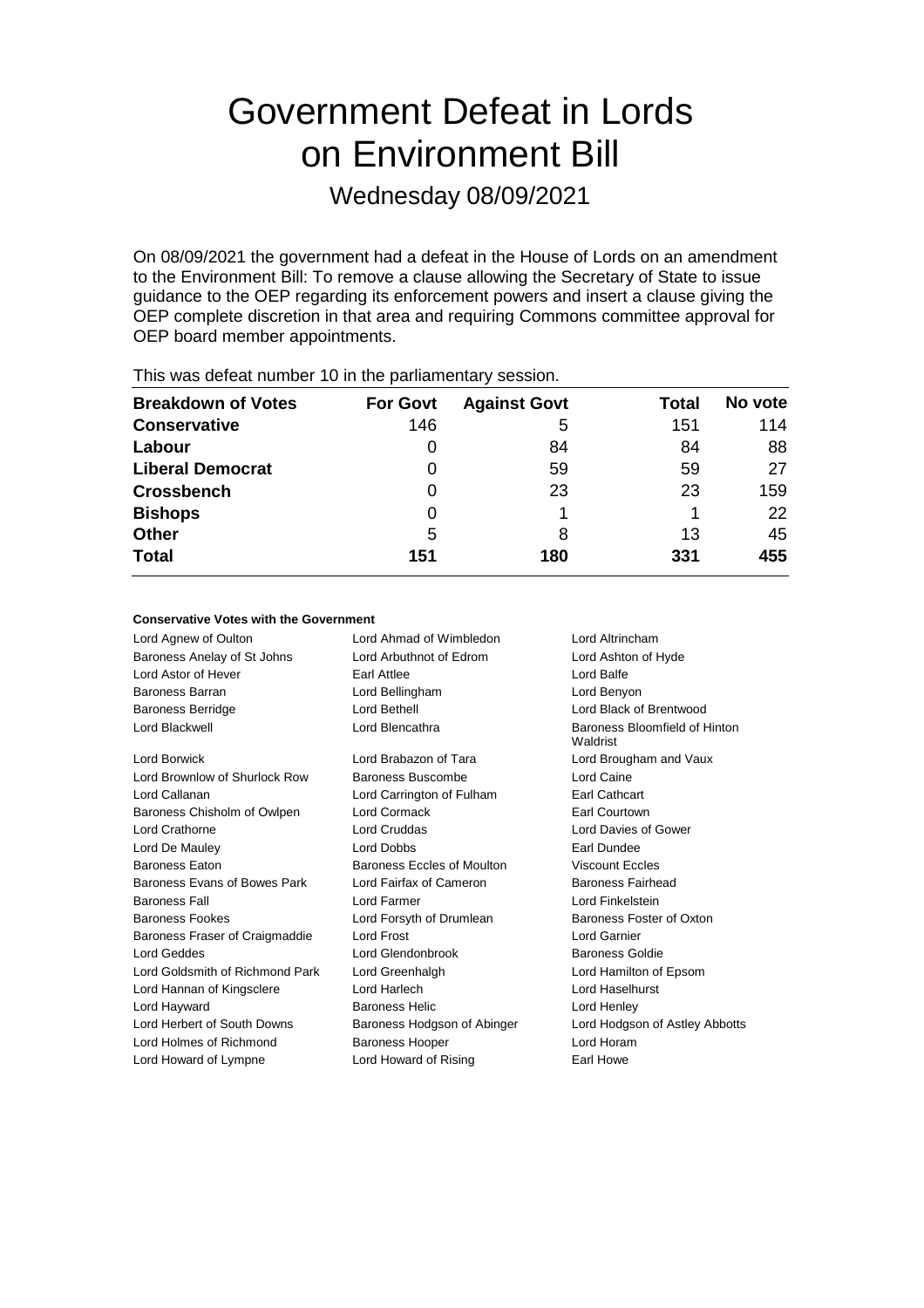Lord Howell of Guildford Lord Hunt of Wirral Baroness Jenkin of Kennington Lord Jopling Lord Kamall Lord Kirkham Lord Kirkhope of Harrogate Lord Lamont of Lerwick Lord Lancaster of Kimbolton Earl Leicester Earl Lindsay Lord Lingfield Lord Lucas Lord Mancroft Baroness Manzoor Lord Marland Lord Maude of Horsham Lord McColl of Dulwich Lord McInnes of Kilwinning **Lord Mendoza Baroness Meyer** Baroness Mobarik Duke of Montrose Baroness Morgan of Cotes Lord Moylan Lord Moynihan Lord Naseby Lord Nash **Baroness Neville-Rolfe** Baroness Neville-Rolfe Baroness Nicholson of Winterbourne Baroness Noakes Lord Norton of Louth Lord O'Shaughnessy Lord Parkinson of Whitley Bay **Lord Pickles** Baroness Pidding Lord Popat Lord Price Lord Reay Baroness Redfern Lord Risby Lord Robathan Baroness Sanderson of Welton Lord Sandhurst Lord Sarfraz Baroness Sater **Baroness Scott of Bybrook** Baroness Seccombe Lord Sharpe of Epsom Lord Sheikh Lord Sherbourne of Didsbury Lord Shinkwin Earl Shrewsbury Lord Smith of Hindhead Baroness Stedman-Scott Lord Stewart of Dirleton Baroness Stowell of Beeston Baroness Stroud **Baroness Sugg Lord Suring Stroud Suring Baroness Sugg** Lord Suring Lord Suring Baroness Sugg Lord Taylor of Holbeach Lord Tebbit Lord Trefgarne Viscount Trenchard **Communist Communist Lord True** Communist Cord Udny-Lister<br>
Lord Wei Cord Wei Lord Wei Lord Warm Lord Wharton of Yarm Baroness Vere of Norbiton **Lord Wei** Lord Whitby Baroness Williams of Trafford Lord Wolfson of Tredegar Lord Young of Cookham Viscount Younger of Leckie

**Conservative Votes against the Government**

Earl Caithness Lord Deben Lord Duncan of Springbank

### **Labour Votes with the Government**

Lord Mackay of Clashfern Baroness McIntosh of Pickering

## **Labour Votes against the Government**

Baroness Adams of Craigielea Lord Anderson of Swansea Lord Bach Lord Snape Viscount Stansgate Baroness Taylor of Bolton

Lord Berkeley **Baroness Blake of Leeds** Baroness Blower Lord Boateng Lord Bradley Lord Bragg Lord Brooke of Alverthorpe **Lord Browne of Ladyton** Baroness Bryan of Partick Lord Clark of Windermere Lord Coaker Lord Collins of Highbury Baroness Corston **Baroness Crawley Baroness Crawley Lord Davidson of Glen Clova** Lord Davies of Oldham **Lord Davies of Brixton** Baroness Donaghy Baroness Drake Lord Dubs Lord Elder Lord Faulkner of Worcester Lord Foulkes of Cumnock Baroness Golding Lord Grantchester Lord Griffiths of Burry Port Lord Grocott Viscount Hanworth Lord Harris of Haringey Lord Haworth Baroness Hayman of Ullock Baroness Hayter of Kentish Town Baroness Healy of Primrose Hill Lord Hendy Baroness Henig Baroness Hilton of Eggardon Lord Hunt of Kings Heath Baroness Jones of Whitchurch Lord Kennedy of Southwark Lord Layard Lord Liddle Lord Lipsey Lord McAvoy Baroness McIntosh of Hudnall Lord McKenzie of Luton Lord McNicol of West Kilbride Baroness Merron Baroness Morris of Yardley Baroness Osamor **Example 2** Lord Ponsonby of Shulbrede Baroness Primarolo Baroness Quin **Baroness Ramsay of Cartvale** Baroness Rebuck Lord Rooker **Lord Rosser** Communication Baroness Royall of Blaisdon Lord Sawyer **Baroness Sherlock** Baroness Sherlock Baroness Smith of Basildon

Lord Campbell-Savours **Baroness Chakrabarti** Baroness Chapman of Darlington Lord Khan of Burnley **Lord Knight of Weymouth** Baroness Lawrence of Clarendon